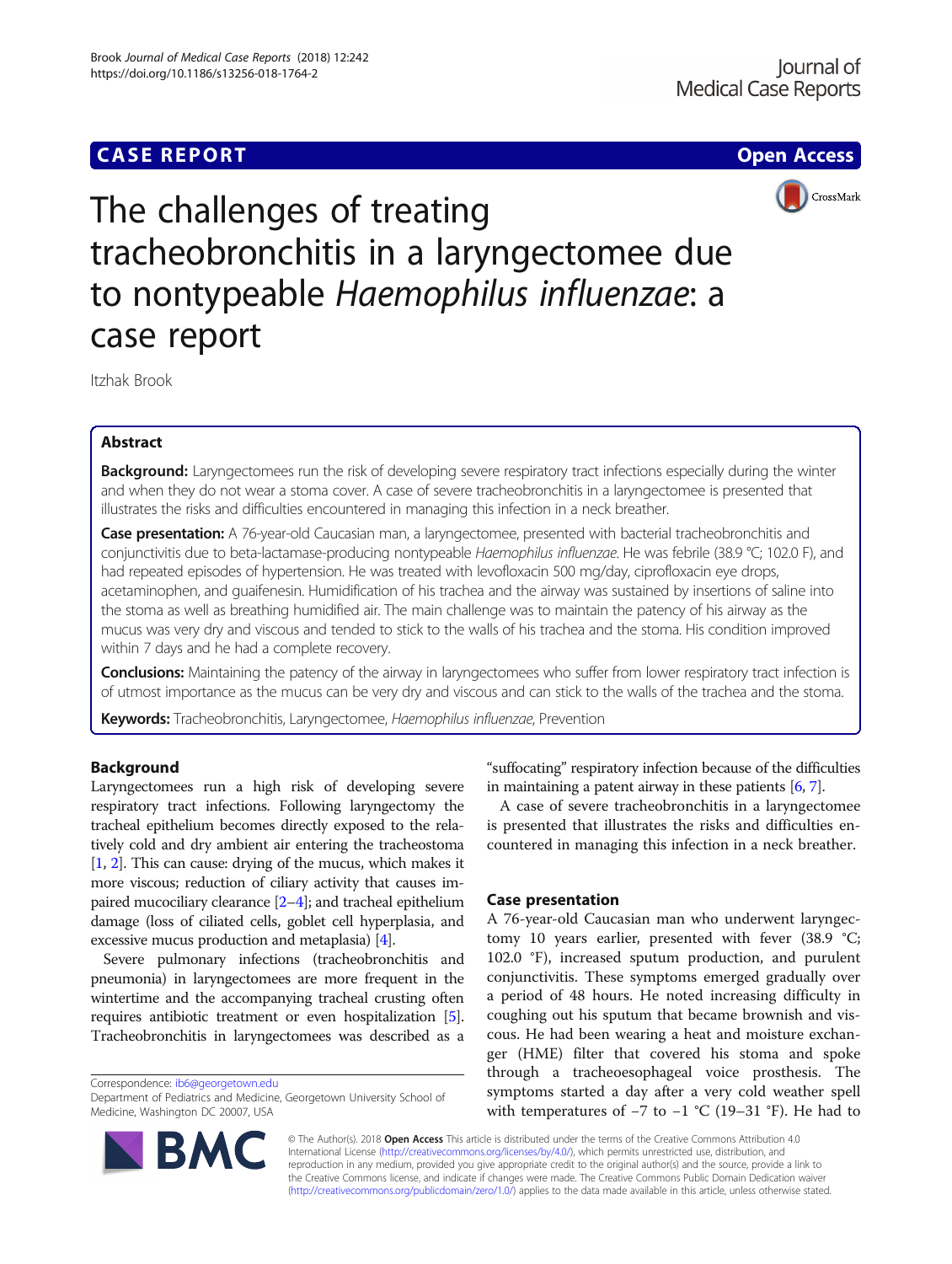remove his HME on several occasions for extended periods of time to enable him to breathe when he walked outside his home.

His past medical history included hypopharyngeal squamous cell carcinoma which was treated with intensity-modulated radiotherapy (IMRT) 12 years earlier. A recurrence of the cancer 2 years later required laryngectomy. He had no signs of tumor recurrence since then. He also suffered from paroxysmal hypertension, diverticulitis, and migraines.

He was vaccinated with the current Influenza virus vaccine 3 month earlier. He had also received a pneumococcal polysaccharide vaccine (PPSV23) 2 years earlier.

He was in mild respiratory distress especially when coughing. He had coughing spells and expectorated green-brown dry and viscous sputum. A physical examination revealed bilateral purulent conjunctivitis and auscultation of his lungs revealed coarse rhonchi and no crepitations. No lymphadenopathy was noted. The results of the rest of the physical and neurological examinations were within normal limits. A chest X-ray was normal.

Sputum and conjunctival culture grew heavy growth of beta-lactamase-producing nontypeable Haemophilus influenzae (NTHi) that was susceptible to levofloxacin and amoxicillin- clavulanate. A FilmArray® Respiratory Panel 2 (RP2) polymerase chain reaction (PCR) system test did not detect 14 viruses (adenovirus, coronavirus HKU1, coronavirus NL63, coronavirus 229E, coronavirus OC43, human rhinovirus/enterovirus, human metapneumovirus, influenza A, influenza B, parainfluenza virus 1, parainfluenza virus 2, parainfluenza virus 3, parainfluenza virus 4, respiratory syncytial virus) and four bacteria (Bordetella pertussis, Bordetella parapertussis, Chlamydophila pneumoniae, Mycoplasma pneumoniae).

He was treated with orally administered levofloxacin 500 mg/day, ciprofloxacin eye drops, acetaminophen, and guaifenesin. Humidification of his trachea and the airway was maintained by repeated insertions of 3–5 cc respiratory saline into the stoma at least once an hour and by breathing humidified air.

The main challenge was to maintain a patent airway as the mucus was very dry and viscous and tended to stick to the walls of his trachea and the stoma. The mucus had to be repeatedly expectorated by vigorous coughing and by manual removal from the upper part of his trachea and stoma.

He experienced repeated episodes of sustained elevated blood pressure (up to 210/110) and tachycardia (112/minute). This was managed by administration of clonidine 0.1 mg as needed (1–2/day).

His fever started to decline 48 hours after antimicrobial therapy was started. The conjunctivitis improved within 36 hours. The sputum production declined and became less viscous over time, but persisted for 5 days.

Antimicrobial therapy was discontinued after 7 days.

His condition improved and he had a complete recovery in 7 days. He was seen in the clinic every 2 months and showed no recurrence of his infection for the following 8 months. He received vaccination for H. influenzae B and Prevnar 13® (pneumococcal conjugate vaccine; PCV13) 4 weeks after his recovery.

# **Discussion**

This case report described the occurrence of a serious bacterial tracheobronchitis due to H. influenzae in a laryngectomee. It illustrates the difficulties in managing the airway access in laryngectomees because of the increased mucus production that can block them. It also highlights the need to recognize the potential of bacterial infection in this population.

NTHi is a known cause of community-acquired pneumonia in adults [\[8\]](#page-2-0) and may be associated with severe disease and high mortality in higher risk populations. Although bacteremia that complicates H. influenzae pneumonia occurs occasionally [\[9](#page-2-0)], disseminated infections following NTHi bacteremia are uncommon except in newborns and immunocompromised patients. H. influenzae was recovered from 6 of 27 (22%) tracheal aspirates of children with tracheostomy who had pneumonia [\[10\]](#page-2-0), and in 4 of 14 (29%) children with bacterial tracheitis [\[11\]](#page-2-0).

The stoma in neck breathers allows the inhaled air to bypass the natural defenses (nasal hair and mucus membranes) of the upper airway that filter out dust and bacteria. Wearing an HME that covers the stoma can provide important benefits [[1,](#page-2-0) [2](#page-2-0)]. The HME filter serves as a stoma cover and creates a tight seal around the stoma. In addition to filtering dust and other larger airborne particles, HMEs preserve some of the moisture and heat inside the respiratory tract and prevent their loss and adds resistance to the airflow [[1](#page-2-0), [2](#page-2-0)]. HME filters assist in restoring the temperature, moisture, and cleanliness of the inhaled air to the same condition as before laryngectomy.

The number of bronchitis, tracheobronchitis, and pneumonia episodes as well as mortality due to these infections in non-HME users was found to be three times higher than in HME users [\[12](#page-2-0)]. Laryngectomees especially those who do not wear an HME or have uncovered stoma are therefore at a higher risk for lower respiratory infections.

The exposure of our patient to cold air without an HME most likely compromised his airway and led to the development of the infection.

Paroxysmal hypertension is a known complication following head and neck radiation, and can be attributed to damage to the carotid artery baroreceptors [[13](#page-2-0)]. Aggravation of this condition during our patient's illness further complicated his condition.

Treatment of tracheobronchitis in laryngectomees is more challenging and requires keeping the stoma open